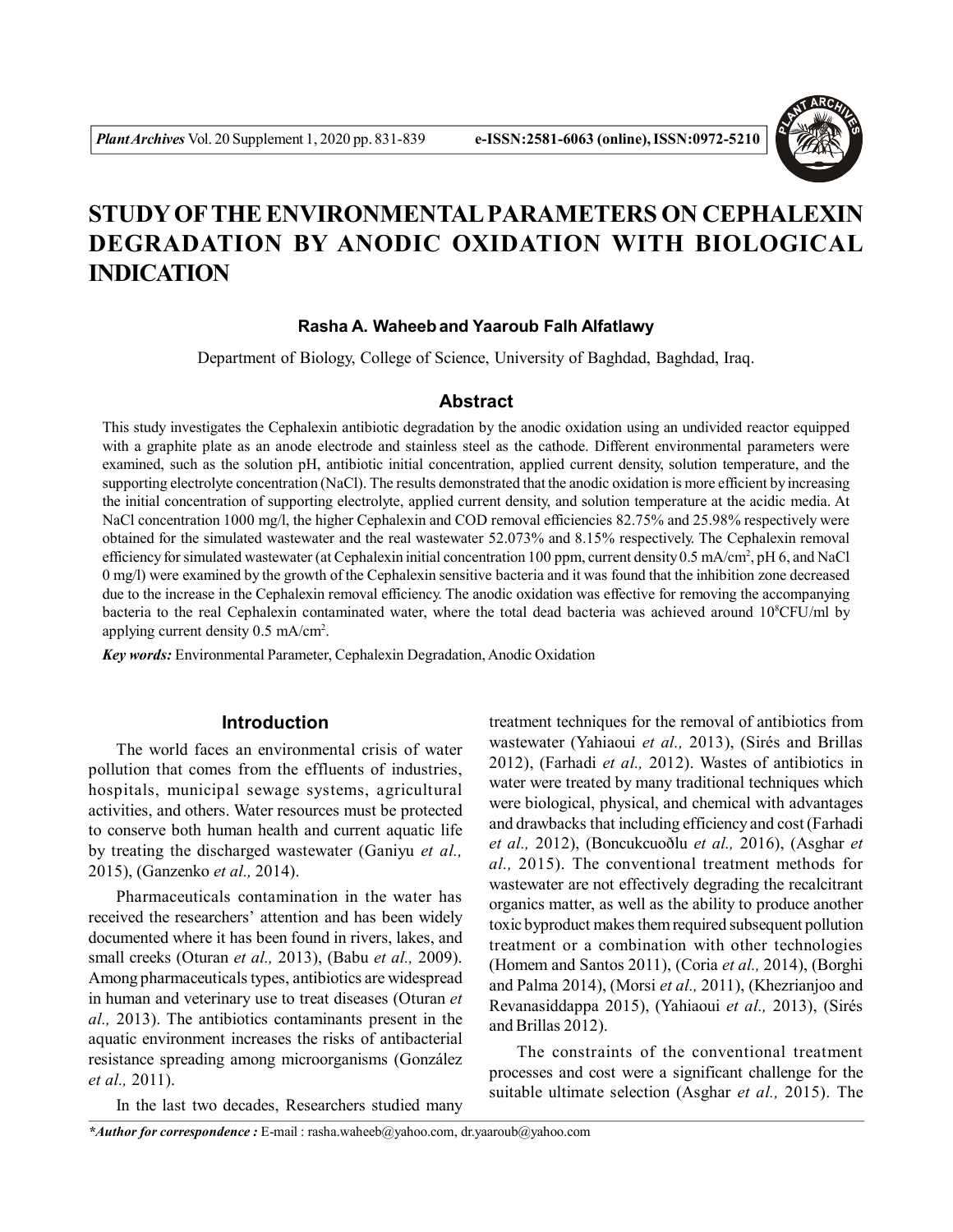protection from the antibiotic's harmful effects requires to develop advanced remediation technology that achieves the antibiotics' strict discharge limit (Barhoumi *et al.,* 2015), (Sangeetha *et al.,* 2015). Recently researchers studied advanced oxidation processes (AOPs) as emerging and alternative antibiotics treatment process, *e.g.* ozonation, Fenton and photo-Fenton oxidation, photocatalysis, and electrochemical advanced oxidation (Daghrir and Drogui 2013), (Farhadi *et al.,* 2012), (Derakhshan *et al.,* 2016), (Sirés and Brillas 2012), (Anglada *et al.,* 2009), (Guo *et al.,* 2017), (Ganiyu *et al.,* 2015). AOPs have been employed to generate *in situ* strongly oxidative hydroxyl radicals (•OH) at sufficient concentrations which are reacting non-selectively with the organic contaminations, according to equation (1) (Farhadi *et al.,* 2012), (Oturan and Aaron 2014), (Derakhshan *et al.,* 2016), (Oturan and Aaron 2014), (Ganiyu 2017).

$$
AOPs \qquad OH \qquad^{Pollutants} \qquad CO_2 \qquad H_2O \tag{1}
$$

(Farhadi *et al.,* 2012).

AOPs can be implemented to degrade many organic and inorganic compounds at room temperature and atmospheric pressure in an easy, efficient and environmentally friendly manner without the addition of chemical reagents. (Oturan and Aaron 2014), (Rivera-Utrilla *et al.,* 2013), (Oturan and Aaron 2014), (Ganiyu *et al.,* 2015), (Ganiyu 2017). Furthermore, the organic compounds including antibiotics could be mineralized by AOPs methods at a high degree due to the converting toxic byproducts to  $\mathrm{CO}_2$  and water, unlike the conventional processes which produce a significant amount of polluted sludge (Daghrir and Drogui 2013), (Feng *et al.,* 2013), (Ganzenko *et al.,* 2014), (Oturan *et al.,* 2013).

The electrochemical advanced oxidation techniques (such as anodic oxidation, electrocoagulation, and electro-Fenton) have been extensively investigated (Askari *et al.,* 2014), (Sirés and Brillas 2012), (Ganzenko *et al.,* 2014), (Ganiyu *et al.,* 2015). In the electrochemical treatment, the combination of chemistry where in situ generate chemical oxidant and electronic science (electron transfer) makes it an effective treatment method that works flexibly and cleanly (Daghrir and Drogui 2013), (García-Gómez *et al.,* 2014), (Särkkä *et al.,* 2015).

Among the electrochemical advanced oxidation processes (EAOPs), the anodic oxidation was extensively investigated at the laboratory scale (Feng *et al.,* 2013). Which have been able to destruct recalcitrant contaminations powerfully from wastewater that exist at low concentrations including pharmaceutical pollutants (Gnamba *et al.,* 2015). In anodic oxidation, the pollutants degradation process involves the oxidation procedure by direct and indirect mechanisms, which depends on the anode properties and process conditions (Feng *et al.,* 2013), (Körbahti and Demirbüken 2017), (Sirés and Brillas 2012), (Boncukcuoðlu *et al.,* 2016), (Carvalho *et al.,* 2011), (Ganzenko *et al.,* 2014), (Rajkumar and Palanivelu 2004), (Stupar *et al.,* 2017), (Särkkä *et al.,* 2015). The advanced oxidation process has been called the clean reagent process due to the use of the electron as main destruction reaction reagent in presence of electrolyte without the use of chemicals or producing polluted byproducts or sludge (Morsi *et al.,* 2011), (Carlesi Jara *et al.,* 2007), (Valica and Hostin 2016).

In direct oxidation, the hydroxyl anions have been produced by an electro-oxidation reaction of water, under either acidic, basic, or neutral conditions (Brillas *et al.,* 2005), (Domínguez *et al.,* 2010), (Moura *et al.,* 2016). The produced anions were lost electrons and adsorbed physically at the active anode surface (M) converting to hydroxyl free radical where denoted by (M(•OH)) and described by equation (2) (González *et al.,* 2011), (Domínguez *et al.,* 2010), (Moura *et al.,* 2016), (Ganiyu 2017), (Valica and Hostin 2016), (Chang *et al.,* 2009), (Ganzenko *et al.,* 2014).

$$
M + H2O^{\prime} \rightarrow M(OH) + H^{+} + e^{\prime}
$$
 (2)

(Brillas *et al.,* 2005), (González *et al.,* 2011).

At the anode surface, The organic pollutants can be activated due to electron extraction by the short live hydroxyl radical forming organic radical which undergo successive rapid degradation reactions resulting in water, carbon dioxide, and inorganics ions (Chang *et al.,* 2009), (Babu *et al.,* 2009), (Moura *et al.,* 2016), (Garcia-Segura *et al.,* 2015), (Ganiyu 2017). So, the direct oxidation is limited to the surface (Ganzenko *et al.,* 2014) and could be described by equation (3) (Chang *et al.,* 2009), (Al-Jawad 2018).

 $M(OH) + R^{\dagger} \rightarrow M + CO_2 + H_2O + Inorganics$  Ions  $+ e^-$ (3)

The organic direct oxidation and mineralization could be summarized in Fig. 1.



**Fig. 1:** the direct anodic oxidation of organic matter.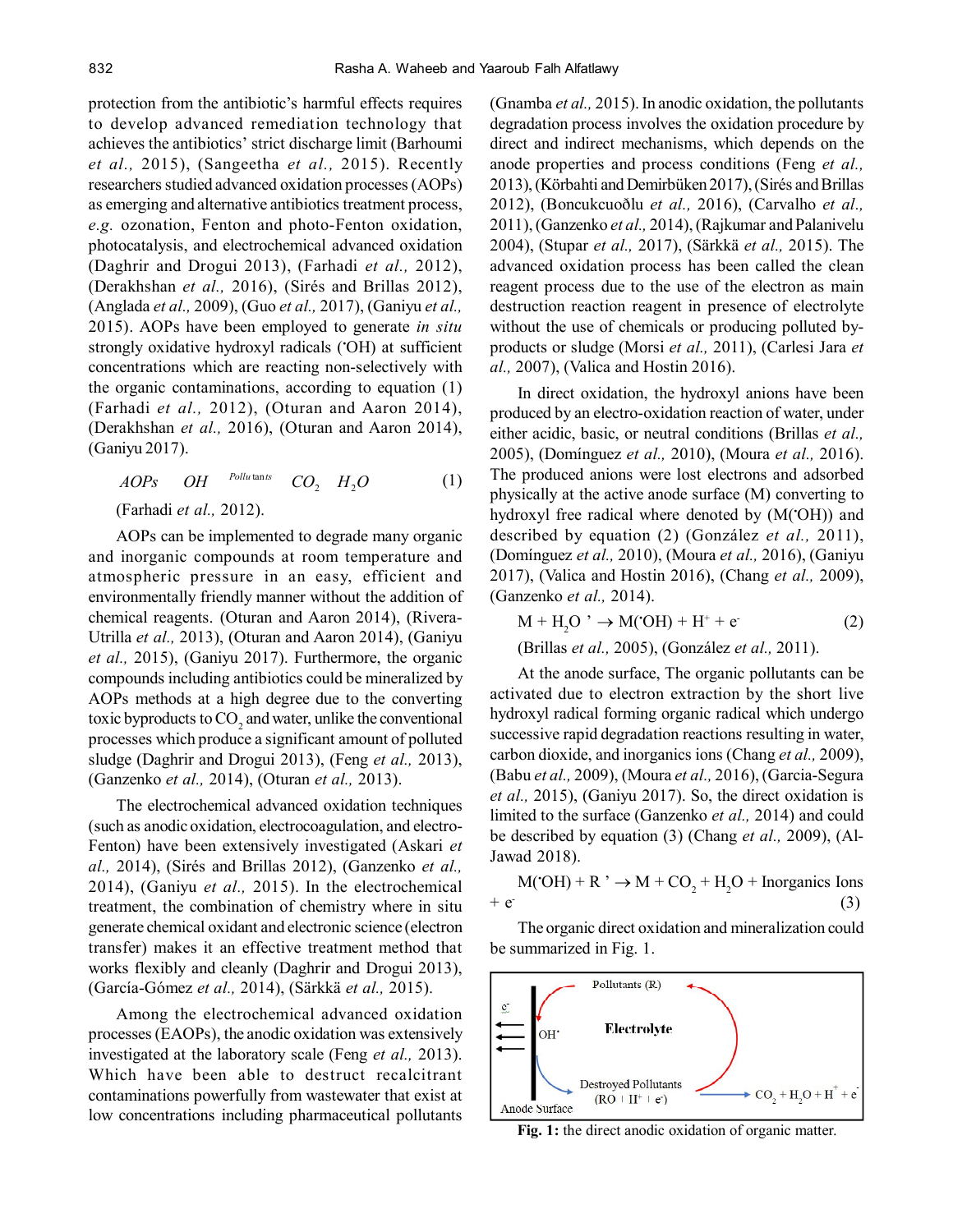In indirect electro-oxidation, the active oxidation species such as chlorine (Cl), chlorine dioxide  $(CIO_2)$ , hypochlorite (OCl<sup>-</sup>), and hypochlorous acid (HOCl) could be generated in situ on the anode surface by the dissociation of chloride salts in aqueous solution like sodium or potassium chloride which also increase the solution electrical conductivity (Alaani *et al.,* 2018), (Ganiyu 2017), (Al-Jawad 2018), (Ganzenko *et al.,* 2014).

According to equation (4) (Ganzenko *et al.,* 2014), (Al-Jawad 2018), the presence of electrogenerated active chlorine mixture at high concentration as oxidizing species significantly improving the organic compounds degradation where a sequence of oxidizing reactions of organic pollutants occur broach the anode surface or/and in the bulk substrate solution. (Alaani *et al.,* 2018), (Ganiyu 2017), (Al-Jawad 2018), (Ganzenko *et al.,* 2014), (Rajkumar and Palanivelu 2004).

Organics + OCl· $\rightarrow$  intermediate  $\rightarrow$  CO<sub>2</sub> + H<sub>2</sub>O + Cl- (4)

(Shanthi *et al.,* 2011)

The indirect electro-oxidation of organic pollutants could be briefly described by Fig. 2.

As compared with the direct oxidation the indirect process is more efficient in organic degradation (Stupar *et al.,* 2017) due to the effect of reaction kinetics and mass transfer limitations which make the direct oxidation process very slow (Körbahti and Demirbüken 2017).

Researchers were interested in some factors of the organic electrooxidation process due to their significant effect on the extent of pollutant removal, the nature of by-products, operation cost, and reaction time and kinetics. In this study, the effect of the environmental parameters on the Cephalexin and COD removal efficiencies by anodic oxidation were investigated, such as the pH of the media, the Cephalexin initial

concentration, the concentration of the supporting electrolyte NaCl, the temperature of the solution, and the applied current density. Moreover, the Cephalexin removal efficiency was indicated by sensitive bacteria. As well by applying the optimal conditions, the Cephalexin and the accompanied bacteria were removed from real wastewater.

# **Meterials and Methods**

#### **Experimental Setup**

For antibiotics anodic degradation, all anodic oxidation experiments were conducted in a glass reactor with dimensions  $15\times15\times15$  cm containing 2L of antibiotic polluted wastewater as shown in figures 3. Graphite plate and stainless steel (316 grad) were used as an anode electrode and cathode respectively with dimensions  $10\times13\times0.3$  cm and 260 cm<sup>2</sup> surface area for each and were implemented at 2 cm from each other. Direct current electrical power was supplied by power source (Yihua/ China) while the applied voltage and current were measured by voltage and current multimeters (Prokit/ Thailand) respectively. The wastewater temperature has been controlled and mixed at 300 rpm by hotplate magnetic stirrer (Chitransh/Korea). A mercury thermometer was used to measure the contaminated solution temperature.

#### **Chemical Materials**

The anodic oxidation experiments were carried out to remove Cephalexin antibiotic in wastewater as real and synthetic wastewater. To prepare the synthetic wastewater, the antibiotics were supplied from The General Company for Pharmaceutical Industry (SDI) and mixed with deionized water (local). Hydrochloric acid (HCl) and sodium hydroxide (NaOH) (Sigma-Aldrich) were used to adjust the initial pH, meanwhile sodium chloride (NaCl) salt was used as supporting electrolyte and as chlorine source for indirect process. The real wastewater that polluted by Cephalexin was supplied



**Fig. 2:** the indirect anodic oxidation of organic matter.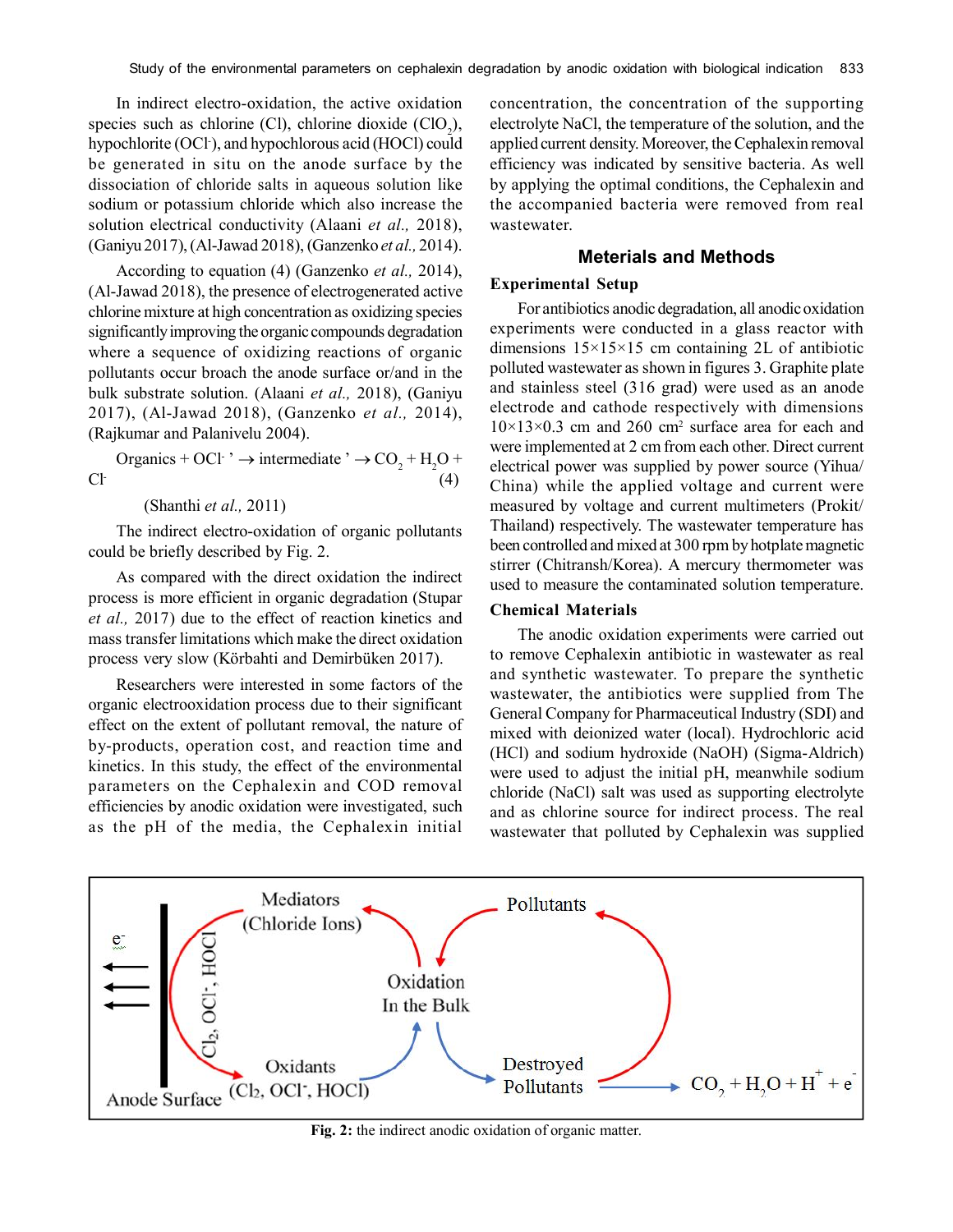from the effluent of the batch process of preparation Cephalexin syrup.

### **The Effective Parameters**

The experiments were carried out under many different environmental parameters to study their effect on the antibiotic and COD removal efficiencies and the physical and chemical properties. Where, the concentrations of antibiotic were indicated and measured using the High-Performance Liquid Chromatography (HPLC) and the COD was measured by the DR5000 COD Spectrophotometer / Lovibond. the antibiotic and COD removal efficiencies were calculated according to equation (5)

$$
Removal Efficiency (%) \frac{C_0 C}{C_0} 100 \tag{5}
$$

#### **Preparation of Culture Media:**

For the growth test of bacteria, two culture medias were used which are Muller Hinton agar and nutrient agar. According to the instructions of manufacture companies, the culture medias were prepared in the laboratory and sterilized by the autoclave  $(15 \text{ lbf/ inch}^2)$ at 121 for 15 minutes.

# **The Biological Indication of Antibiotic Anodic Degradation**

The extent of the anodic degradation of the antibiotics in the wastewater was indicated by testing the growth of gram-positive bacteria (*Staphylococcus aureus* which is sensitive to the antibiotic) on Muller-Hinton media as a sign of the degradation of antibiotics (Abd-alwahab and Rasheed 2015).

#### **Total Viable Bacteria Count**

This measurement was conducted to count the validity

of bacteria in real pharmaceutical wastewaters before and after degradation. The enumeration of the bacteria was done by using indirect cell count (spread plate method) on solid nutrient agar media.

## **Results and Discussion**

The first group of the experiments were carried out by using simulated contaminated water by Cephalexin to study the effect of anodic oxidation parameters on antibiotic removal efficiency, such as antibiotics initial concentration, pH, wastewater temperature, NaCl supporting electrolyte concentration, and the applied current density. Furthermore, the removal of the antibiotics from the simulated wastewater were indicated by the bacteriological test at Cephalexin concentration of 100 ppm. The second group were carried out by treating a real wastewater contaminated by the antibiotics by the two removal processes (direct and indirect) and studying the effect of the anodic oxidation on the combined bacteria in the real wastewater.

#### **The Effect of Initial pH**

The results show the maximum removal efficiency of the Cephalexin was  $(63%)$  at pH = 3, where the experiments were conducted at 100 ppm initial Cephalexin concentration and 130 mA/cm<sup>2</sup> applied current density, and solution temperature 20ºC (Fig. 4). While, the maximum COD removal efficiency was (19.83%) (Table 1).

The results show that the removal of the Cephalexin is more efficient in acidic medium than the neutral and alkaline medium, where the neutral and alkaline medium nearly have the same effect on antibiotic degradation efficiency. This behavior can be attributed to the high formation of the hydroxyl radicals in the acidic medium, which is a strong oxidizer to the organic materials.



**Fig. 3:** Schematic of experimental setup.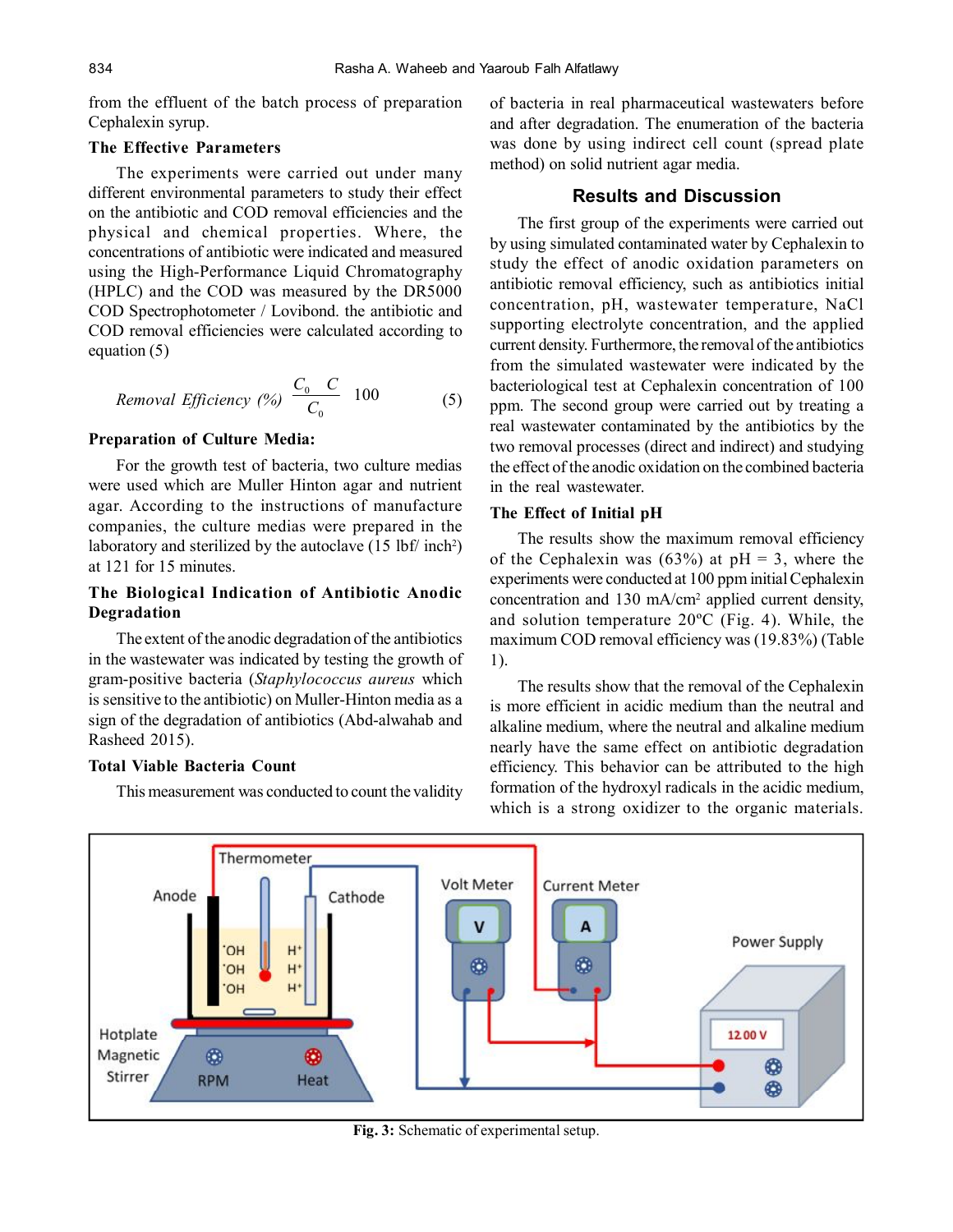

**Fig. 4:** the effect of pH on the removal of Cephalexin (100 ppm,  $20^{\circ}$ C, and  $130$  mA/cm<sup>2</sup>).

**Table 1:** The influence initial pH on COD removal efficiency at (100 ppm, 20 ºC 130 mA/cm<sup>2</sup> )

| рH | $\text{COD (mg/l)}$ |                          |       |  |
|----|---------------------|--------------------------|-------|--|
|    | <b>Before</b>       | After<br>Removal $(\% )$ |       |  |
|    | 121                 |                          | 19.83 |  |
|    | 119                 |                          | 18.49 |  |
|    | 70                  | m                        | 15.00 |  |

Whereas, in the neutral and alkaline medium, it is tending to increase the rate of oxygen disturbing the diffusion of the antibiotic to the anode surface. These results agree with (Garcia-Segura *et al.,* 2015), (Sangeetha *et al.,* 2015).

#### **The Effect of Antibiotics Initial Concentration**

The maximum Cephalexin removal efficiency was 63% which was obtained at Cephalexin initial concentration 100 ppm, solution temperature 20 ºC, and applied current density 130 mA/cm2 (Fig. 5). The maximum COD removal efficiency was 18.49% (Table 2).

In this study, antibiotics removal efficiency is significantly influenced by antibiotics' initial concentration. The antibiotic removal efficiency increases with the initial antibiotic concentration decreasing. This behavior is ascribed to the limited amount of hydroxyl free radical produced by the electrooxidation process, which is insufficient to oxidize higher concentration at the same conditions (Yahiaoui *et al.,* 2013), (Chen *et al.,* 2014) and this behavior agrees with (Dirany *et al.,* 2012).

#### **The Effect of Electrolyte Temperature**

For Cephalexin, the maximum degradation efficiency was obtained at 40ºC. It was 74.33% which was obtained at 100 ppm Cephalexin initial concentration and applied current density 130 mA/cm2 (Fig. 6). As well, the maximum COD removal efficiency for Cephalexin was



**Fig. 5:** the effect of Cephalexin initial concentration on the removal efficiency (20 °C and 130 mA/cm<sup>2</sup>).

**Table 2:** The influence of antibiotic initial concentration on COD removal efficiency at (20 ºC, 130 mA/cm2).

| Initial Concent- | $\text{COD (mg/l)}$ |       |             |
|------------------|---------------------|-------|-------------|
| ration (ppm)     | <b>Before</b>       | After | Removal (%) |
| 100              | 119                 |       | 18.49       |
| 200              | 244                 | 208   | 14.75       |
| 3OO              | 371                 | 328   | I 1 59      |

obtained at 40ºC and it was 18.49% (Table 3).

The study observes that the degradation of the antibiotic is more efficient at high temperatures, and increases with the solution temperature increasing. As the solution temperature increases, the viscosity decreases and facilitates the diffusion of the antibiotic molecules to





**Table 3:** The influence of solution temperature on COD removal efficiency at (100 ppm, 130 mA/cm<sup>2</sup>).

| <b>Temperature</b> | $\text{COD (mg/l)}$ |       |                 |
|--------------------|---------------------|-------|-----------------|
|                    | <b>Before</b>       | After | Removal $(\% )$ |
|                    | 19                  |       | 18.49           |
|                    | 20                  | 95    | 20.83           |
|                    | 19                  |       | 21.01           |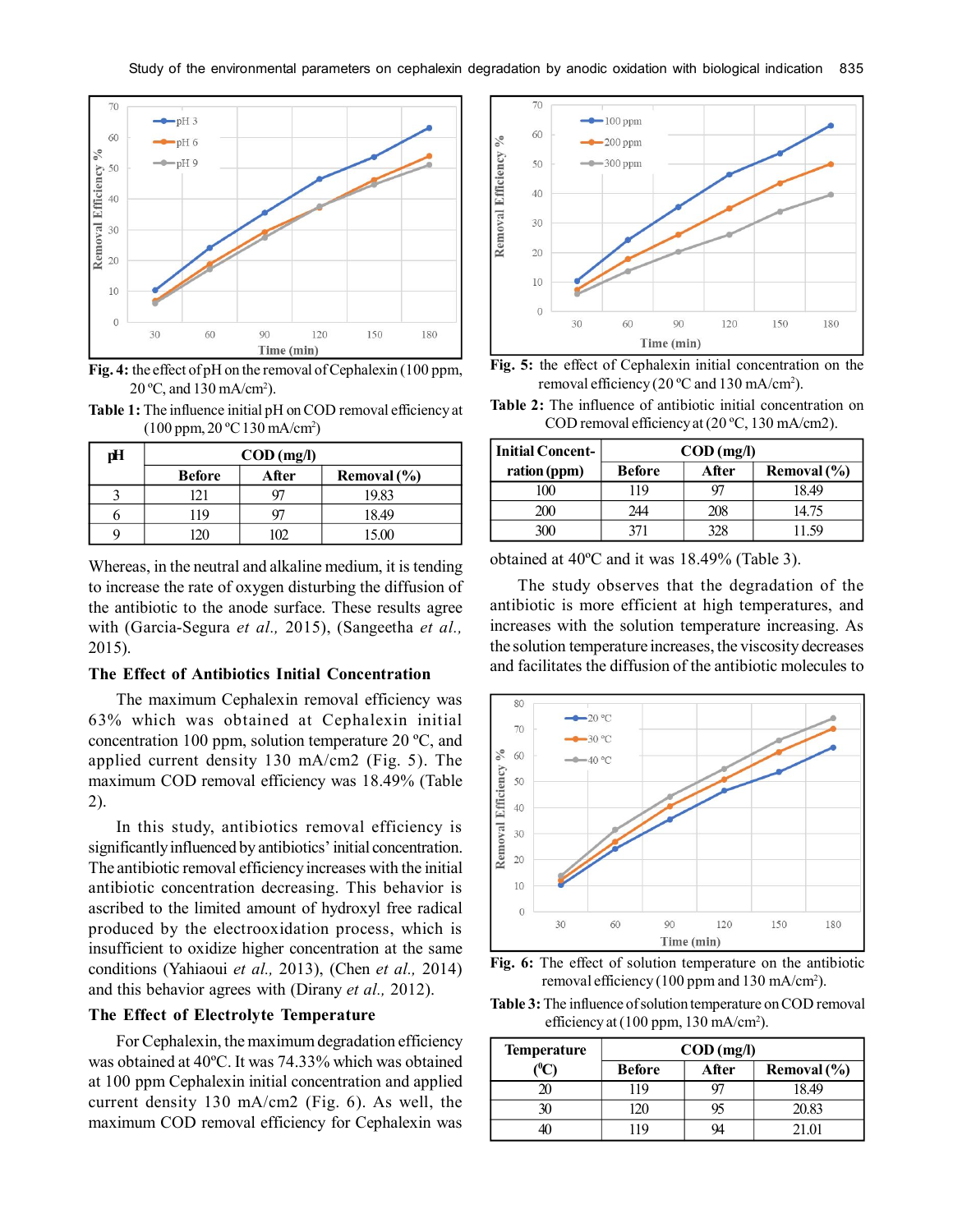

**Fig. 7:** the effect of applied current density on the Cephalexin removal efficiency (100 ppm and 20ºC).

**Table 4:** The influence of applied current density on COD removal efficiency at (100 ppm, 20ºC).

| <b>Applied Current</b> | $\text{COD} \left( \text{mg/l} \right)$ |       |             |
|------------------------|-----------------------------------------|-------|-------------|
| Before $(mA/cm2)$      | <b>Before</b>                           | After | Removal (%) |
| 0.5                    | 119                                     |       | 18.49       |
| -0                     | 123                                     | 99    | 19.51       |
|                        | 124                                     |       | 22.58       |

the anode surface and increasing the reaction rate at the surface. It is also increasing the reaction kinetics by increasing the reaction constant, which depends on the reactant temperature (Yahiaoui *et al.,* 2013), (Chen *et al.,* 2014).



**Fig. 8:** the effect of NaCl concentration on the removal Cephalexin efficiency (100 ppm, 20°C and 130 mA/cm<sup>2</sup>).

**Table 5:** The influence of NaCl concentration on COD removal efficiency at  $(100$  ppm,  $20$  °C  $130$  mA/cm<sup>2</sup>).

| <b>NaCl Concent-</b> | $\text{COD (mg/l)}$ |       |                 |
|----------------------|---------------------|-------|-----------------|
| ration $(mg/l)$      | <b>Before</b>       | After | Removal $(\% )$ |
|                      | 119                 | 97    | 18.49           |
| 500                  | 124                 | 96    | 22.58           |
| ഥന                   | ררו                 |       | 25.98           |



**Fig. 9:** The bacterial inhibition zone test for the indication of Cephalexin antibiotic anodic degradation.

## **The Effect of Applied Current Density**

The maximum degradation of Cephalexin was 73.7% at higher applied current density 390 mA/cm<sup>2</sup> , 100 ppm initial concentration for each and 20ºC solution temperature (Fig. 7). Also, at higher applied current density, the maximum COD removal efficiency was 22.58% (Table 4).

The study shows that the increase of current density improves the antibiotics removal efficiency due to increasing the hydroxyl free radical production rate at the anode surface. More amount of hydroxyl radicals degrades more amount of antibiotics molecules and decreasing the antibiotics removal time (Coria *et al.,* 2014), (Yahiaoui *et al.,* 2013).

# **The Effect of the Concentration of NaCl Supporting Electrolyte**

In the indirect anodic oxidation, the maximum antibiotic removal percent was 82.75, at Cephalexin initial concentration 100 ppm and NaCl concentration 1000 mg/ l (Fig. 8). Meanwhile, the maximum COD removal efficiency was 25.98% (Table 5).

The results show that antibiotics removal efficiency is highly increasing as the NaCl concentration in the solution increases. The anodic oxidation was improved by the presence of chloride ions in the electrolyte due to



**Fig. 10:** the removal efficiency of real Cephalexin (53 ppm) contaminated wastewater  $(20 °C,$  and  $130$  mA/cm<sup>2</sup>).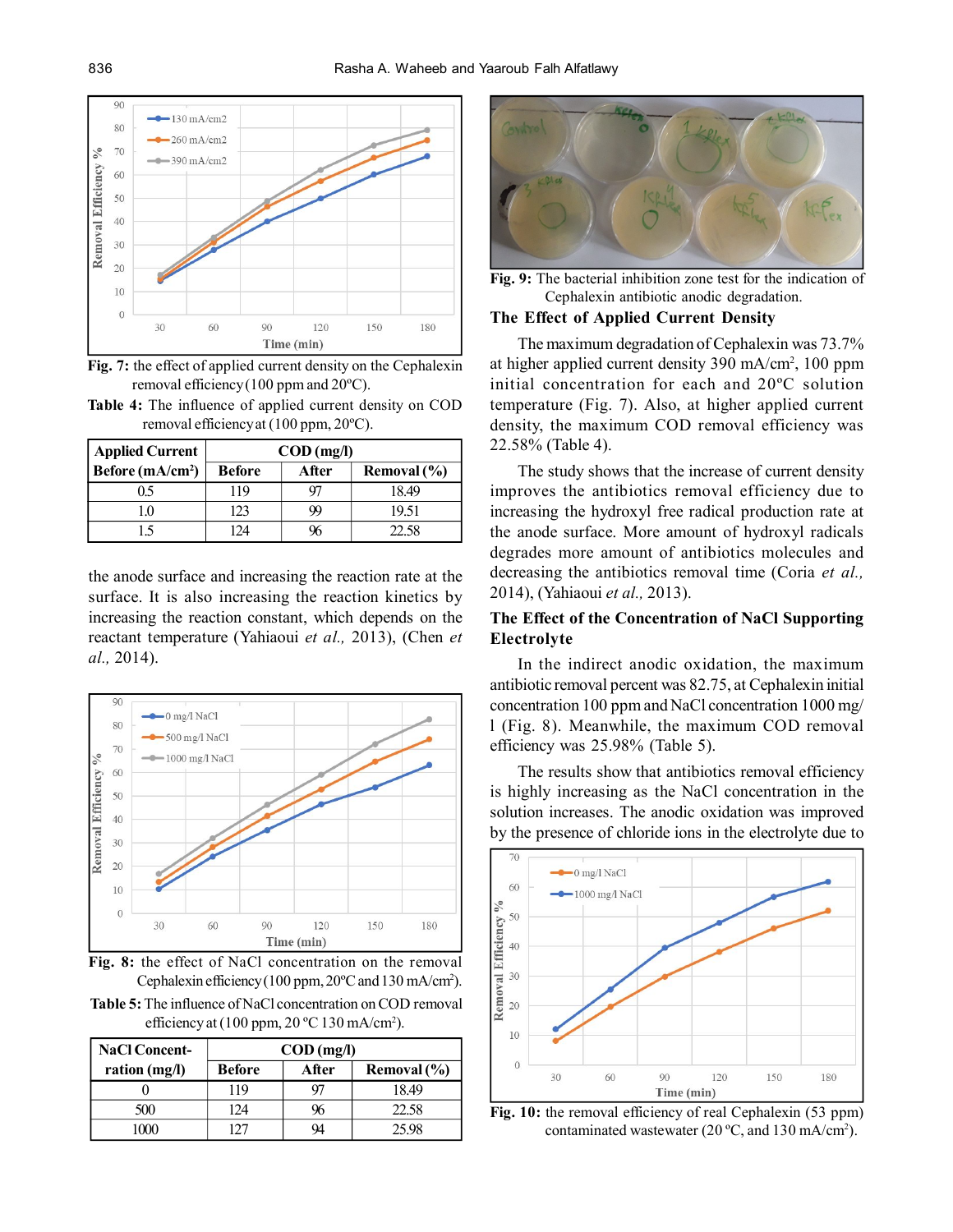| <b>NaCl Concent-</b> | $\text{COD} \left( \text{mg/l} \right)$ |       |             |
|----------------------|-----------------------------------------|-------|-------------|
| ration $(mg/l)$      | <b>Before</b>                           | After | Removal (%) |
|                      | 834                                     | 766   | 8.15        |
| 1000                 | 834                                     | 701   | 15 95       |

**Table 6:** The COD removal efficiency of real wastewater.

**Table 7:** The number of bacterial total viable count.

| Total Viable Count (Cell×10 <sup>-8</sup> ) (cfu/ml) |                        |  |
|------------------------------------------------------|------------------------|--|
| <b>Before Treatment</b>                              | <b>After Treatment</b> |  |
| l 07                                                 | 0.08                   |  |

the production of chlorine, which oxidizes the organics indirectly and degrades the antibiotics in the bulk of the electrolyte (Babu *et al.,* 2009), (Indu *et al.,* 2014).

# **Bacterial Detection for The Antibiotic Anodic Degradation**

The inhibition zone test was carried out to detect the extent of the antibiotic anodic degradation using simulated wastewater at Cephalexin initial concentration 100 ppm, pH (6), and current density 0.5 mA/cm<sup>2</sup>. The test reveals that the inhibition zone decreases as the anodic degradation time increasing (Fig. 9). This behavior indicates that the bacteria growth has been affected by the presence of the antibiotics in water, so the decrease in the inhibition zone is attributed to the effectiveness of the antibiotic degradation by anodic oxidation to the intermediate compounds that also do not affect the bacteria growth.

# **The Removal of Cephalexin from The Real Wastewater**

The real contaminated water by Cephalexin was supplied from The General Company for Pharmaceutical Industry (SDI) with Cephalexin concentration 53ppm and COD 834 mg/l. For direct removal process, the results show that the maximum antibiotics removal efficiency is 52.073% (see Fig. 10) and COD removal efficiency was 8.15% (Table 6). Whereas, for the indirect removal process, the higher antibiotics removal efficiency was 61.87% (Fig. 10) and the COD removal efficiency was 15.95% (Table 6).

The Cephalexin removal efficiency for real wastewater is less than the simulated as well as the COD removal percent due to the high initial COD (there is another degradable organic) which needs very high production hydroxyl free radical for the anodic degradation.

## **The Wastewater Sterilization by Anodic Oxidation**

During the experiments of antibiotic direct oxidation, the number of bacteria colonies (maybe the antibiotic resistance bacteria) were counted in the real Cephalexin contaminated water. The results show that the number of the bacteria colonies decreases during the anodic oxidation experiment due to non-selective oxidation by the powerful oxidant hydroxyl free radical that may oxidizes the bacteria cell membrane resulting in the damage of essential cell functions and causing death (Bensalah and Abdel-Wahab 2013), (Jeong *et al.,* 2007).

# **Conclusion**

The anodic degradation of the antibiotic and the COD removal efficiency increases with increasing the solution temperature, the supporting electrolyte concentration, and the applied current density. Whereas, the antibiotic and COD removal efficiencies decrease with the increase in the initial concentration of the antibiotics and the pH media.

The anodic oxidation is very efficient and costeffective as compared with the traditional processes for antibiotic degradation. Even though the antibiotics removal efficiency is favorable in the presence of NaCl salt and the acidic media, it has a bad impact on the aquatic environment due to the increase in the salinity and acidity of water.

The results of the anodic degradation of the antibiotics do not affect the sensitive bacteria, and therefore the generation of new strains of antibiotic-resistant bacteria is not permitted.

The anodic oxidation of the antibiotic is effective in sterilizing the wastewater from the accompanying bacteria, which may be the antibiotic-resistant bacteria.

# **References**

- Abd-alwahab, Zainab I. and Bassam G. Rasheed (2015). "Antibacterial Silver Nanoparticles Produced by Nd/ : *YAG Laser,*" **18(2):** 315–21.
- Al-Jawad, Noor Hashim Jawad (2018). "Experinemtal Study on The Effective Parameters for The Removal of Methylene Blue Electrochemically from Aqueos Solutions." Al-Nahrain University.
- Alaani, Hashem, Shahir Hashem and Francois Karabet (2018). "Electrochemical Removal of Hydrocortisone from Aqueous Environments Using Aluminum Electrodes." *Oriental Journal of Chemistry,* **34(1):** 203–13.
- Anglada, Ángela, Ane Urtiaga and Inmaculada Ortiz (2009). "Contributions of Electrochemical Oxidation to Waste-Water Treatment: Fundamentals and Review of Applications." *Journal of Chemical Technology and Biotechnology,* **84(12):** 1747–55.
- Asghar, H.M.A., T. Ahmad, S.N. Hussain and H. Sattar (2015). "Electrochemical Oxidation of Methylene Blue in Aqueous Solution." *International Journal of Chemical Engineering and Applications,* **6(5):** 352–55.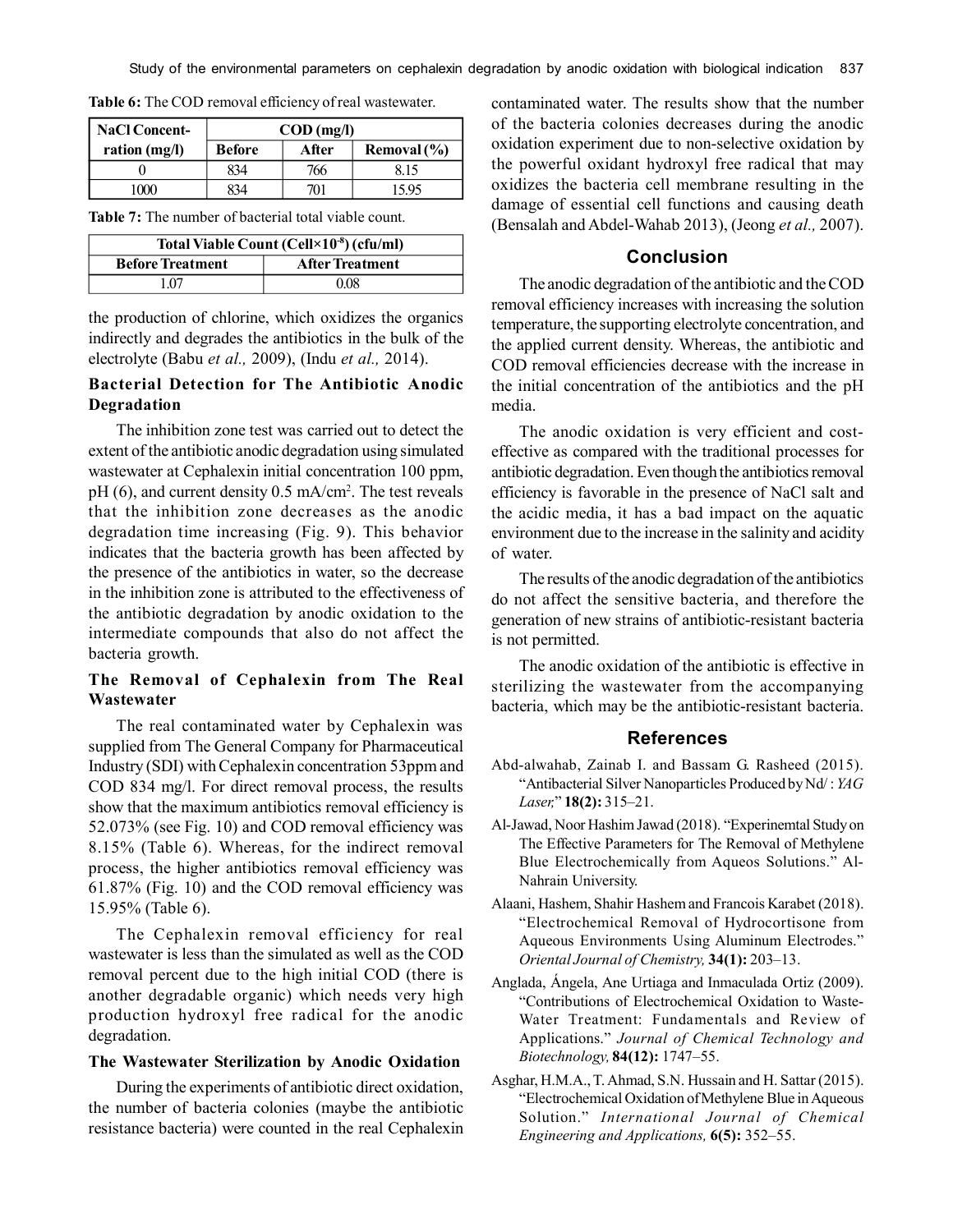- Askari, Masoomeh, Mahmood Alimohammadi, Mohammad Hadi Dehghani, Mohammad Mahdi Emamjomeh and Shahrokh Nazmara (2014). "Removal of Natural Organic Matter from Aqueous Solutions by Electrocoagulation." *Journal of Advances in Environmental Health Research,* **2(2):**
- Babu, B. Ramesh, P. Venkatesan, R. Kanimozhi and C. Ahmed Basha (2009). "Removal of Pharmaceuticals from Wastewater by Electrochemical Oxidation Using Cylindrical Flow Reactor and Optimization of Treatment Conditions." *Journal of Environmental Science and Health - Part A Toxic/Hazardous Substances and Environmental Engineering,* **44(10):** 985–94.
- Barhoumi, Natija, Lazhar Labiadh, Mehmet A. Oturan, Nihal Oturan, Abdellatif Gadri, Salah Ammar and Enric Brillas. (2015). "Electrochemical Mineralization of the Antibiotic Levofloxacin by Electro-Fenton-Pyrite Process." *Chemosphere,* **141:** 250–57.
- Bensalah, Nasr and Ahmed Abdel-Wahab (2013). "Electrochemical Inactivation of P. Aeruginosa, A. Hydrophila, L. Pneumophila Using Boron Doped Diamond Anodes." *Journal of Advanced Oxidation Technologies,* **16(1):** 9–15.
- Boncukcuoðlu, Recep, Baybars Ali Fil, Alper Erdem Yýlmaz, and Alper Nuhoðlu (2016). "Electro-Oxidation Treatment for Turbidity in Pistachio Processing Industry Wastewater (PPIW)." *Proceedings of the 2nd World Congress on New Technologies,* **1(8):**
- Borghi, Alexandre Augusto and Mauri Sergio Alves Palma (2014). "Tetracycline: Production, Waste Treatment and Environmental Impact Assessment." *Brazilian Journal of Pharmaceutical Sciences,* **50(1):** 25–40.
- Brillas, Enric, Ignasi Sires, Conchita Arias, Pere Lluis Cabot, Francesc Centellas, Rosa Maria Rodrýiguez and Jose´ Antonio Garrido (2005). "Mineralization of Paracetamol in Aqueous Medium by Anodic Oxidation with a Boron-Doped Diamond Electrode." *Chemosphere,* **58:** 399–406.
- Carlesi Jara, C., D. Fino, V. Specchia, G. Saracco and P. Spinelli (2007). "Electrochemical Removal of Antibiotics from Wastewaters." *Applied Catalysis B: Environmental,* **70:** 479–87.
- Carvalho, D.A., J.H. Bezerra Rocha, N.S. Fernandes, D.R. DA SILVA and C.A. MARTÍNEZ-HUITLE (2011). "Application of Electrochemical Oxidation as Alternative for Removing Methyl Green Dye from Aqueous Solutions." *Latin American Applied Research,* **41:** 127–33.
- Chang, Ming, Chengyao Gao and Juyuan Jiang (2009). "Electrochemical Oxidation of Organic Compounds Using Boron-Doped Diamond Electrode." *Journal of The Electrochemical Society,* **156(2):** E50–54.
- Chen, Te San, Ren Wei Tsai, Yu Syuan Chen and Kuo Lin Huang (2014). "Electrochemical Degradation of Tetracycline on BDD in Aqueous Solutions." *International*

*Journal of Electrochemical Science,* **9(12):** 8422–34.

- Coria, Gabriela, José L. Nava and Gilberto Carreño (2014). "Electrooxidation of Diclofenac in Synthetic Pharmaceutical Wastewater Using an Electrochemical Reactor Equipped with a Boron Doped Diamond Electrode." *Journal of the Mexican Chemical Society,* **58(3):** 303–8.
- Daghrir, R. and P. Drogui (2013). "Tetracycline Antibiotics in the Environment: A Review." *Environmental Chemistry Letters,* **11(3):** 209–27.
- Derakhshan, Zahra, Mehdi Mokhtari, Fatemeh Babaei, Roya Malek Ahmadi, Mohammad Hassan Ehrampoush and Mohammad Faramarzian (2016). "Removal Methods of Antibiotic Compounds from Aqueous Environments – A Review." *Journal of Environmental Health and Sustainable Development,* **1(1):** 43–62.
- Dirany, Ahmad, Ignasi Sireìs, Nihal Oturan, Ali O Zcan and Mehmet A. Oturan (2012). "Electrochemical Treatment of the Antibiotic Sulfachloropyridazine: Kinetics, Reaction Pathways, and Toxicity Evolution." *Environmental Science and Technology,* **46(7):** 4074–82.
- Domínguez, Joaquín R., T. González, P. Palo and J. Sánchez-Martín. (2010). "Anodic Oxidation of Ketoprofen on Boron-Doped Diamond (BDD) Electrodes. Role of Operative Parameters." *Chemical Engineering Journal,* **162(3):** 1012–18.
- Farhadi, Sajjad, Behnoush Aminzadeh, Ali Torabian, Vahid Khatibikamal and Mohammad Alizadeh Fard (2012). "Comparison of COD Removal from Pharmaceutical Wastewater by Electrocoagulation, Photoelectrocoagulation, Peroxi-Electrocoagulation and Peroxi-Photoelectrocoagulation Processes." *Journal of Hazardous Materials,* **219(220):** 35–42.
- Feng, Ling, Eric D. van Hullebusch, Manuel A. Rodrigo, Giovanni Esposito and Mehmet A. Oturan (2013). "Removal of Residual Anti-Inflammatory and Analgesic Pharmaceuticals from Aqueous Systems by Electrochemical Advanced Oxidation Processes. A Review." *Chemical Engineering Journal,* **228:** 944–64.
- Ganiyu, Soliu (2017). "Electrochemical Advanced Oxidation Processes for Removal of Pharmaceuticals from Water/: Performance Studies for Sub-Stoichiometric Titanium Oxide Anode and Hierarchical Layered Double Hydroxide Modified Carbon Felt Cathode." Paris-Est University.
- Ganiyu, Soliu O., Eric D. Van Hullebusch, Marc Cretin, Giovanni Esposito and Mehmet A. Oturan (2015). "Coupling of Membrane Filtration and Advanced Oxidation Processes for Removal of Pharmaceutical Residues: A Critical Review." *Separation and Purification Technology,* **156:** 891–914.
- Ganzenko, Oleksandra, David Huguenot, Eric D. van Hullebusch, Giovanni Esposito and Mehmet A. Oturan (2014). "Electrochemical Advanced Oxidation and Biological Processes for Wastewater Treatment: A Review